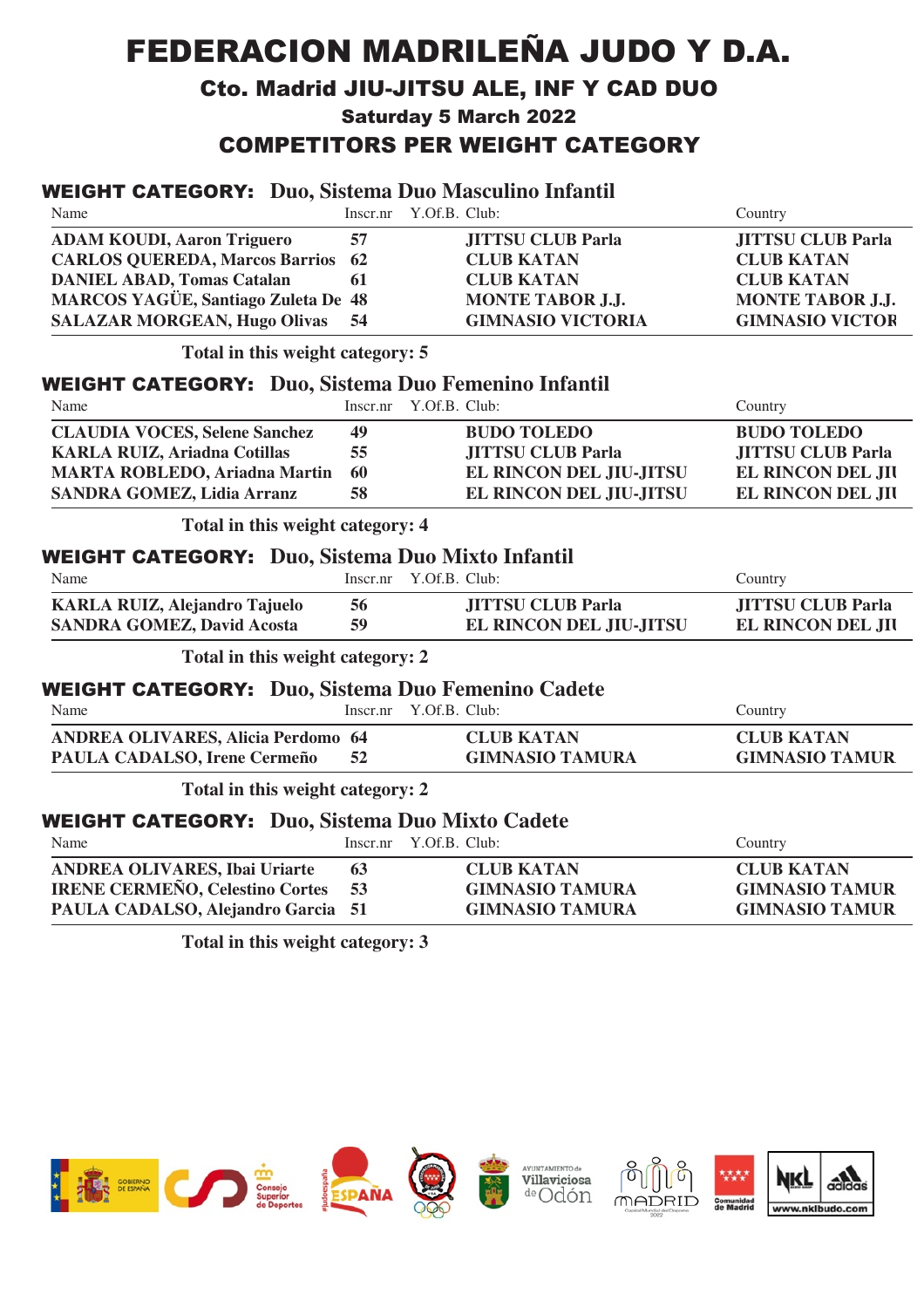CATEGORIA: ALEVIN FEMENINO 2010 CAMPEONATO: MADRID ALEVIN PROMO JIU-JITSU 2022 FECHA: 05 MARZO 2022 LUGAR: PDM VILLAVICIOSA DE ODON



| Nº | <b>NOMBRE Y APELLIDOS</b>                                    | <b>CLUB</b>             |
|----|--------------------------------------------------------------|-------------------------|
|    | RAQUEL PINTADO BARRAJON<br><b>CARLOTA GAMBI DE LA FUENTE</b> | <b>TAMURA</b>           |
|    | ADRIANA AGUILAR CABELLO<br>NAIARA LOPEZ MARTINEZ             | <b>JITSU CLUB PARLA</b> |
|    | VEGa JIMENEZ GONZALEZ<br>KIMBERLEY ESCOBAR PALOMINO          | <b>KAIZEN</b>           |
|    | PALOMA SANZ YEBRA<br>OLALLA ARTALEJO DEL CASTILLO            | JITTSU CLUB PARLA       |

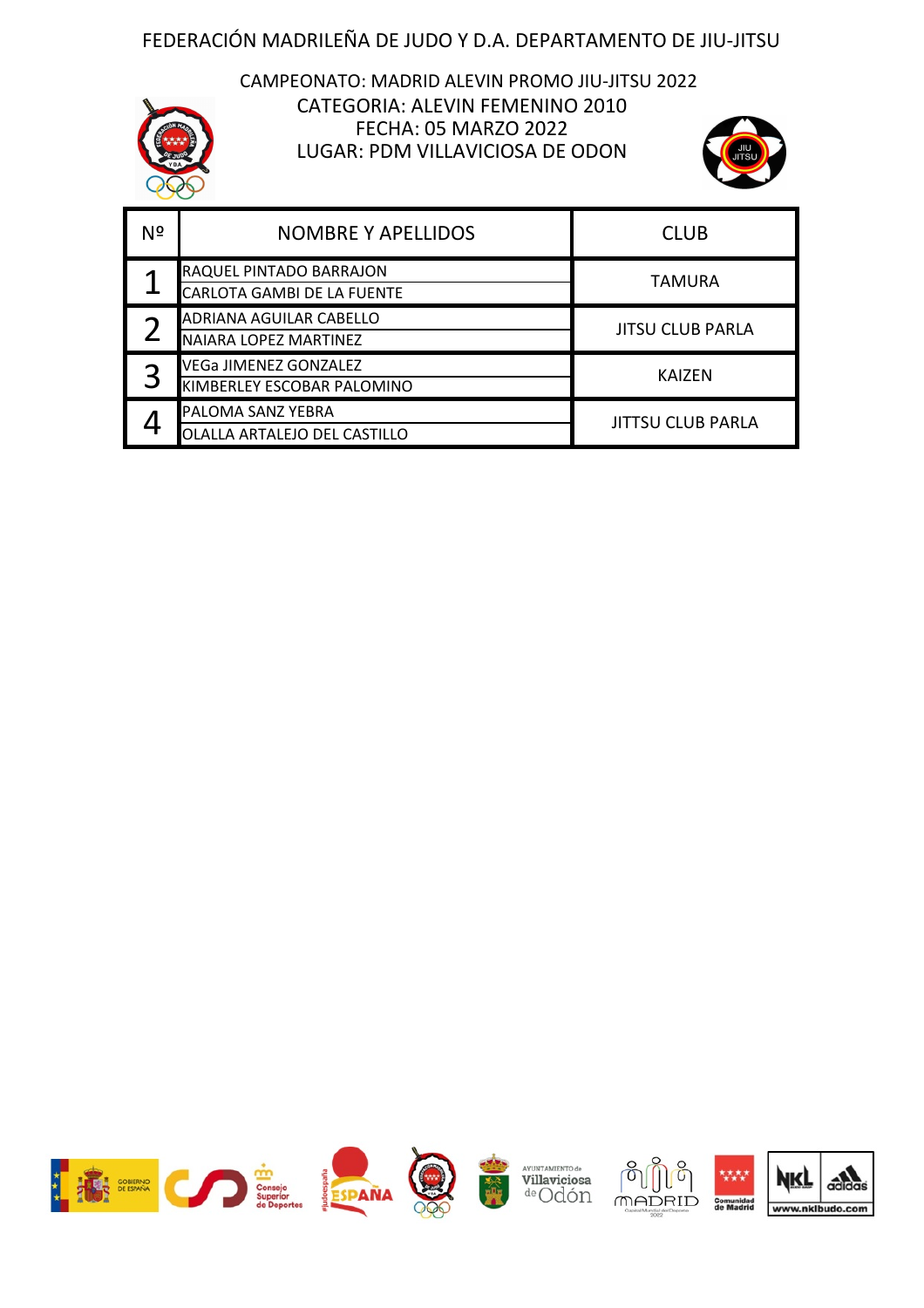#### CAMPEONATO: MADRID ALEVIN PROMO JIU-JITSU 2022 CATEGORIA: ALEVIN MIXTO 2009 FECHA: 05 MARZO 2022 LUGAR: PDM VILLAVICIOSA DE ODON



| Nº | <b>NOMBRE Y APELLIDOS</b>                                | <b>CLUB</b>              |
|----|----------------------------------------------------------|--------------------------|
|    | <b>IRENE GARCÍA CELORRIO</b><br>ESTEBAN JIMÉNEZ FIAÑO    | COLEGIO VILLA DE GRIÑON  |
|    | ARIADNA MARTÍN MORENO<br><b>HUGO ROSAS GARCÍA</b>        | EL RINCON DEL JIU JITSU  |
|    | <b>JAVIER VILELA MORALES</b><br>LA ARTALEJO DEL CASTILLO | <b>JITTSU CLUB PARLA</b> |

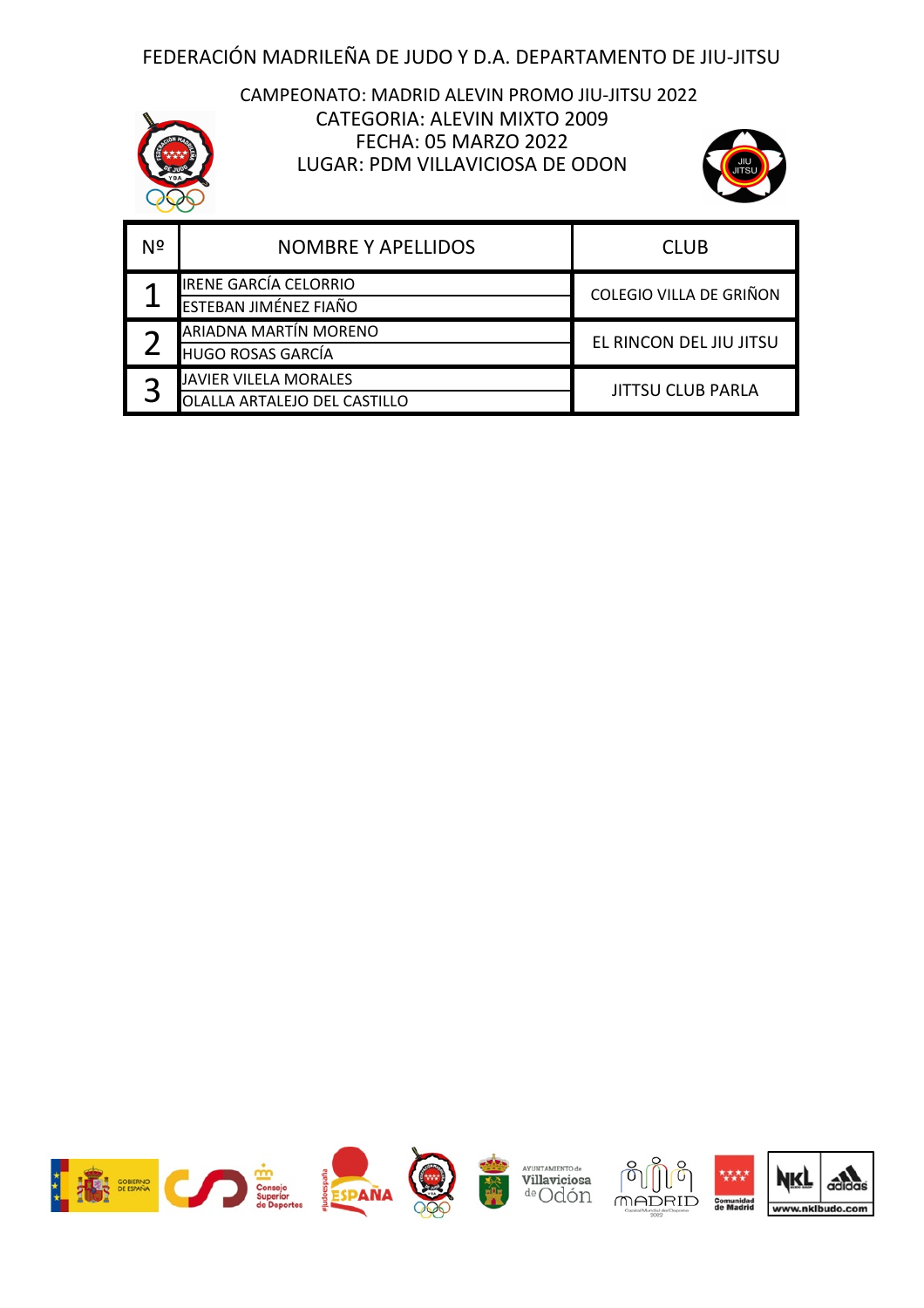

#### CAMPEONATO: MADRID ALEVIN PROMO JIU-JITSU 2022 CATEGORIA: ALEVIN MIXTO 2010 FECHA: 05 MARZO 2022 LUGAR: PDM VILLAVICIOSA DE ODON



| Nº | <b>NOMBRE Y APELLIDOS</b>     | <b>CLUB</b>             |
|----|-------------------------------|-------------------------|
|    | <b>GONZALO AGUADO MAQUEDA</b> | COLEGIO VILLA DE GRIÑON |
|    | YULIANA COSCIA MORALES        |                         |
|    | SERGIO CADALSO CARVAJAL       | TAMURA                  |
|    | RAQUEL PINTADO BARRAJON       |                         |
|    | <b>ADRIAN SORIA GAGO</b>      | JITTSU CLUB PARLA       |
|    | ADRIANA AGUILAR CABELLO       |                         |

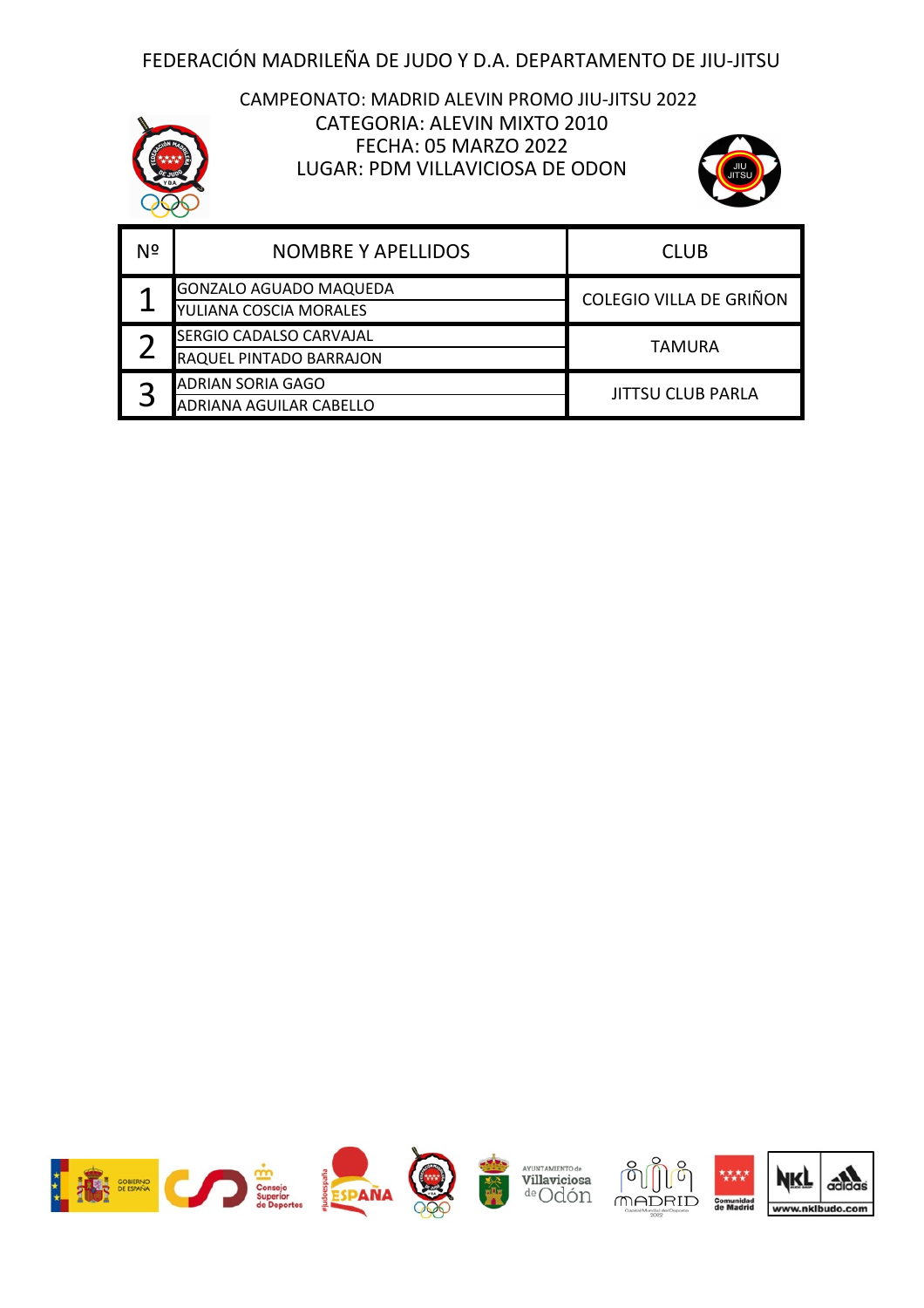#### CAMPEONATO: MADRID ALEVIN PROMO JIU-JITSU 2022 CATEGORIA: ALEVIN MIXTO 2011 FECHA: 05 MARZO 2022 LUGAR: PDM VILLAVICIOSA DE ODON



| Nº | <b>NOMBRE Y APELLIDOS</b>                                 | <b>CLUB</b>              |
|----|-----------------------------------------------------------|--------------------------|
|    | <b>AARON FERNANDEZ ORTEGA</b><br><b>HUGO LOPEZ CAMPOS</b> | <b>JITTSU CLUB PARLA</b> |
|    | <b>CARLOTA GAMBI DE LA FUENTE</b><br>KARIM BENIMRAN MARIN | <b>TAMURA</b>            |
|    | JAVIER GARCÍA CELORRIO<br>ALBA GARCÍA LÓPEZ DE LA NIETA   | COLEGIO VILLA DE GRIÑON  |
|    | DAVID GUTIÉRREZ SORIANO<br>LUCIA GARCÍA MERINO            | KATAN                    |
| 5  | <b>IZHAN MARTIN CUMBRES</b><br>AITANA HERRERA VICENTE     | <b>KAIZEN</b>            |
| 6  | <b>GONZALO SAIZ ESPEJO</b><br>NEREA GONZÁLEZ PÉREZ        | <b>KATAN</b>             |
|    | NOELIA GAITÁN DEL CAMPO<br>HUGO ORTIZ DE APODACA VIEDMA   | <b>VICTOR PRADERA</b>    |
|    | AYMAN EL JAIDI EL FAILALI<br>SARA BARRIENTOS LOPEZ        | <b>GIMNASIO VICTORIA</b> |

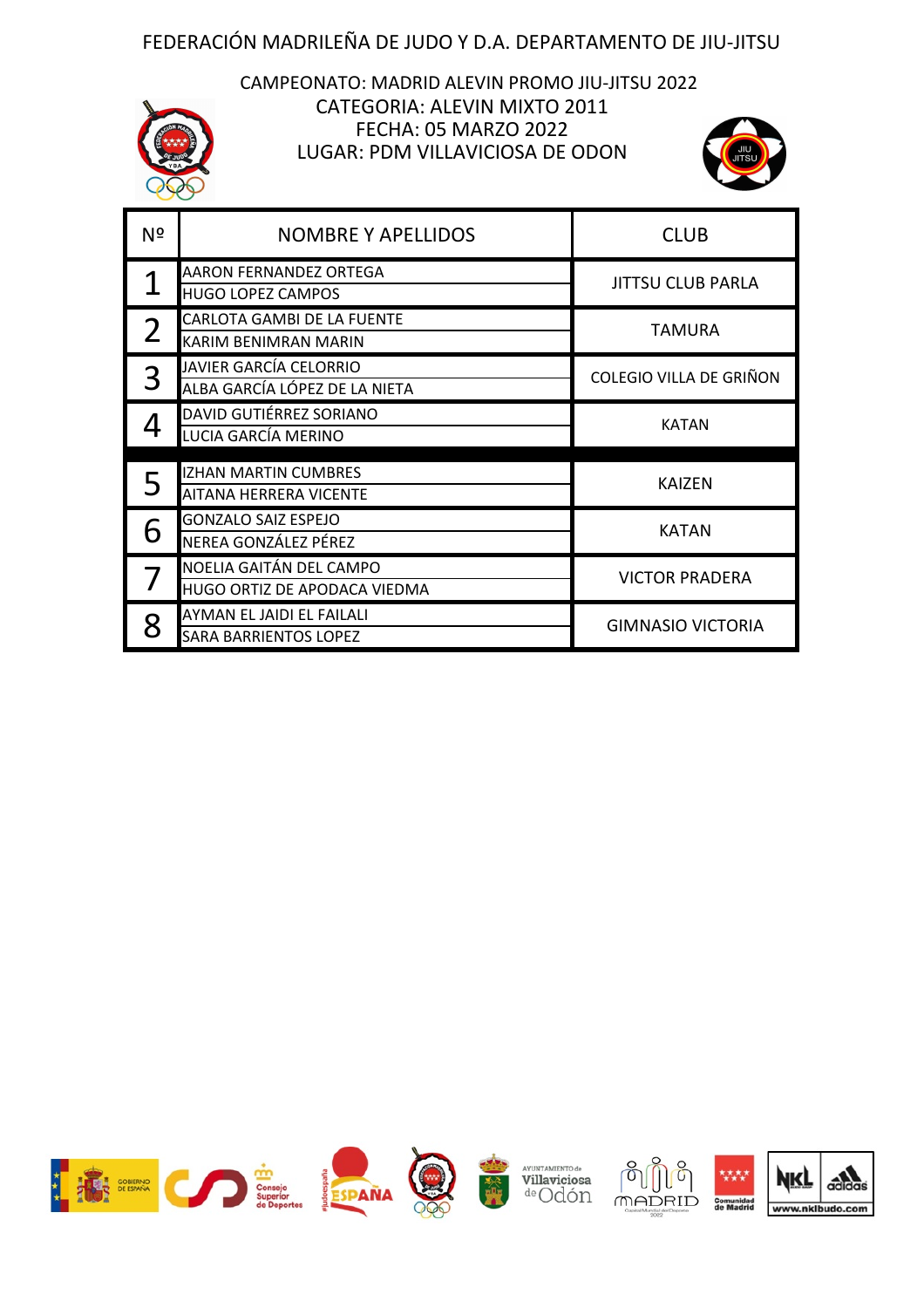

#### CATEGORIA: ALEVIN MASCULINO 2009 CAMPEONATO: MADRID ALEVIN PROMO JIU-JITSU 2022 FECHA: 05 MARZO 2022 LUGAR: PDM VILLAVICIOSA DE ODON



| Nº | <b>NOMBRE Y APELLIDOS</b>                                             | <b>CLUB</b>              |
|----|-----------------------------------------------------------------------|--------------------------|
|    | ALEJANDRO RODRIGUEZ-MORCILLO MANSO<br>MARCOS RODRIGUEZ-MORCILLO MANSO | <b>MONTE TABOR</b>       |
|    | JOSE SÁNCHEZ RODRÍGUEZ<br>SANTIAGO CLEMENTE CASTRO                    | EL RINCON DEL JIU JITSU  |
|    | <b>JAVIER SOSA SIERRA</b><br><b>ERWAN GABRIEL LUCAS VALERO</b>        | <b>GIMNASIO VICTORIA</b> |
|    | ADRIAN SENDE MUÑOZ<br><b>SANTIAGO BRONCHALES SERROUKH</b>             | <b>KAIZEN</b>            |
|    | <b>ADRIAN ANTONIO LUCAS VALERO</b><br>LUCAS MUÑOZ MAROTO              | <b>GIMNASIO VICTORIA</b> |

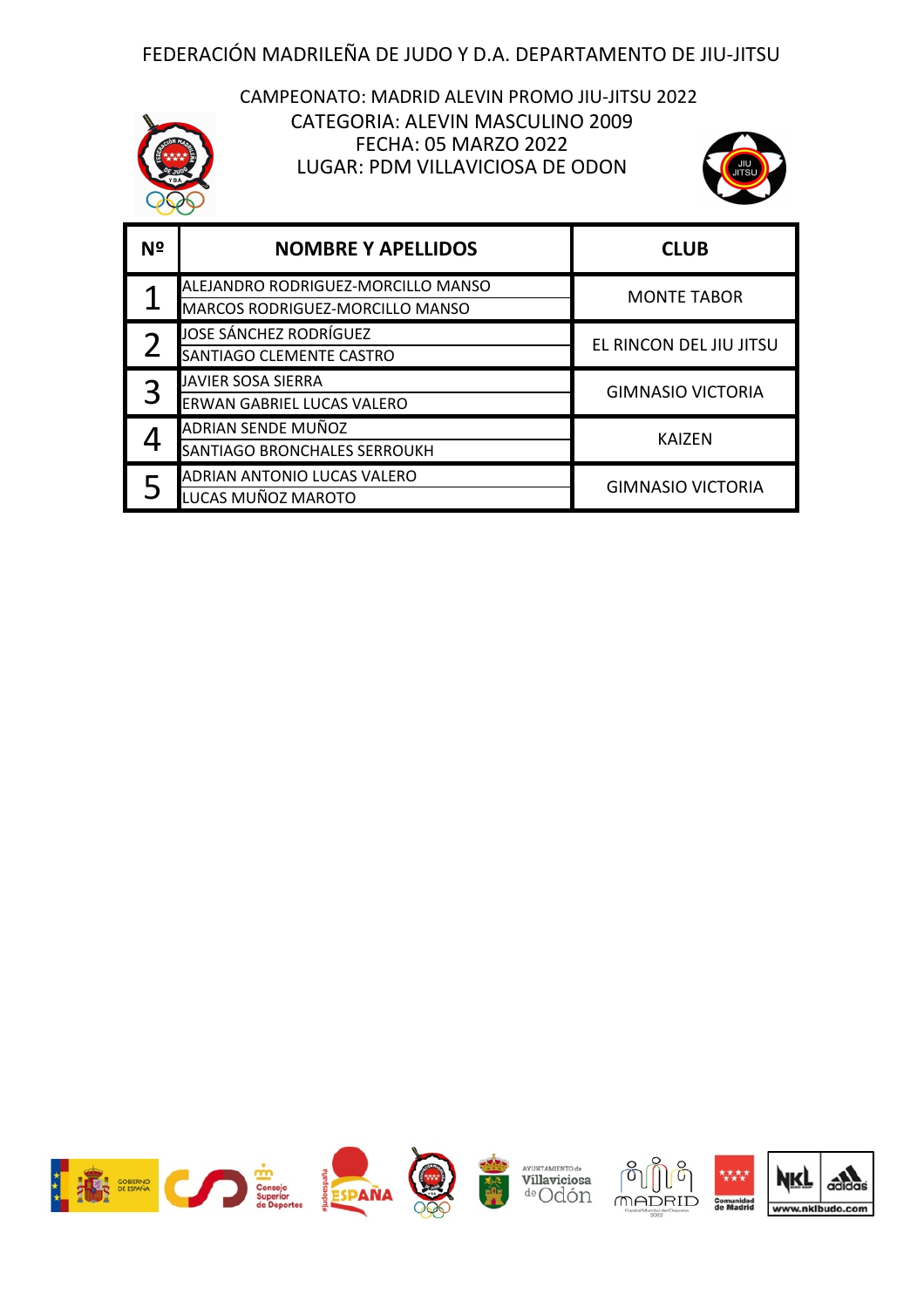LUGAR: PDM VILLAVICIOSA DE ODON CAMPEONATO: MADRID ALEVIN PROMO JIU-JITSU 2022 FECHA: 05 MARZO 2022 CATEGORIA: ALEVIN MASCULINO 2010



| N <sup>o</sup> | <b>NOMBRE Y APELLIDOS</b>                                      | <b>CLUB</b>              |
|----------------|----------------------------------------------------------------|--------------------------|
| 1              | LUIS EDUARDO MATUTE CARRASCO<br>LUIS ALEJANDRO MORALES RAMIREZ | <b>TAMURA</b>            |
| $\overline{2}$ | DENNIS GARCIA CUADRADO<br>RODRIGO GARCIA SOTO                  | <b>GIMNASIO VICTORIA</b> |
| 3              | HUGO FERNÁNDEZ DE ORO<br>JAVIER MANZANO MARTÍN                 | COLEGIO VILLA DE GRIÑON  |
| 4              | <b>HUGO DÍEZ MUÑOZ</b><br><b>CESAR GARCÍA JIMÉNEZ</b>          | EL RINCON DEL JIU JITSU  |
| 5              | ALEJANDRO AYEN LUCIA<br><b>IZAN MOLINOS PUJOL</b>              | GIMNASIO VICTORIA        |
| 6              | UNAX MORENO MORALES<br><b>SERGIO RUANES ALMARZA</b>            | <b>JITTSU CLUB PARLA</b> |
|                | <b>SERGIO GARCIA ARIAS</b><br><b>GONZALO DIEZ REVENGA</b>      | <b>KAIZEN</b>            |
| 8              | <b>ADRIAN PUMAR SOMBRERO</b><br>KEVIN AMZU LÓPEZ               | <b>VICTOR PRADERA</b>    |
| 9              | ROBERTO BARBA BALLESTERO<br><b>MATEO BARBA BALLESTERO</b>      | EL RINCON DEL JIU JITSU  |
| 10             | <b>SERGIO CADALSO CARVAJAL</b><br>KARIM BENIMRAN MARIN         | <b>TAMURA</b>            |
| 11             | DANIEL RODRIGUEZ PEREZ<br><b>IVAN RODRIGUEZ PEREZ</b>          | <b>JITTSU CLUB PARLA</b> |
| 12             | <b>ARON CABRERA CENTENO</b><br><b>IZHAN MARTIN CUMBRES</b>     | <b>KAIZEN</b>            |
| 13             | DIEGO LOPEZ SANTOS<br>HECTOR RODRIGUEZ FERNANDEZ               | <b>GIMNASIO VICTORIA</b> |
| 14             | RUBEN YAGÜE LANCHA<br><b>ANDRES PABLO VERA</b>                 | <b>MONTE TABOR</b>       |